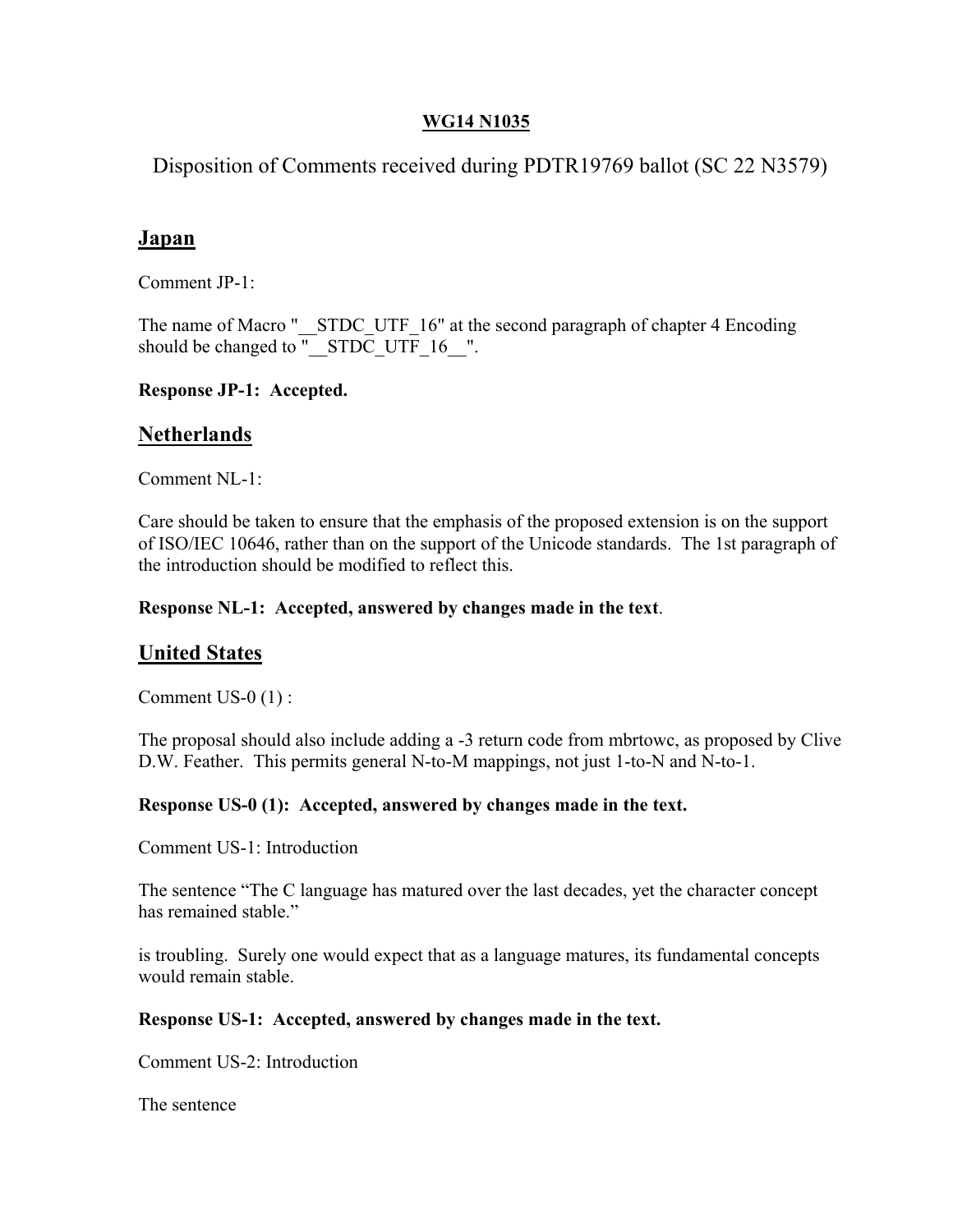Various code pages and multibyte libraries have been introduced in the past; however, the character data type in the C language has remained 8 bit based.

presents several problems. First, there are today C implementations for machines with 36-bit words. The C standard requires characters for such machines to be at least 9 bits (see Sections 5.2.4.2.1 and 6.2.6.1). Perhaps the text should say they are "byte based" instead of "8 bit based." Even then, there is the problem that the concrete definition of "character" given in the C standard (see Section 3.7.1) specifies single-byte characters. I fear that the different meanings of the word "character" in the standard and this TR are liable to lead to confusion and defect reports. The TR might be able to avoid this confusion by pointing out which uses of the word "character" in the C standard retain the old meaning, and which take on the new meaning. The mention of code pages seems irrelevant to the point being made. All uses of code pages I have seen have been 8 bit based.

# **Response US-2: Accepted, answered by changes made in the text.**

Comment US-3: 2.1 Scope

The statement that the TR "specifies two character data types" conflicts with the existing C standard. The TR should either include edits to Sections **3.7** and **6.2.5** to resolve the conflicts, or it should use new terminology to refer to these new types.

# **Response US-3: Accepted, answered by changes made in the text.**

Comment US-5: 3 The new typedefs

I assume there is nothing special about the typedefs given beyond provide more convenient names for referring to the integer types uint least16 t and uint least32 t. If I am wrong and special properties are tied to the typedefs, are those properties propagated through further typedefs. For example, if a user provides a typedef

typedef charl6 t c16 t; will c16 t have all the properties of char16 t.

## **Response US-5: Not accepted.**

It is typedef and not macro. Therefore c16 t has the same type as char16 t.

Comment US-6: 4 Encoding

What does the statement If the macro \_\_STDC\_UTF\_16, the type char16 t shall have the UTF-16 encoding.

mean? According to Section C.1 of ISO/IEC 10646-1:2000, there are 16-bit values in UTF-16 that must be paired with other 16-bit values to be valid in UTF-16. Can a scalar of type char16 t take on one of those values when the macro \_\_STDC\_UTF\_16 is defined? Can a value that does not correspond to a Unicode or ISO/IEC 10646 character be assigned to a variable of type charl 6 t?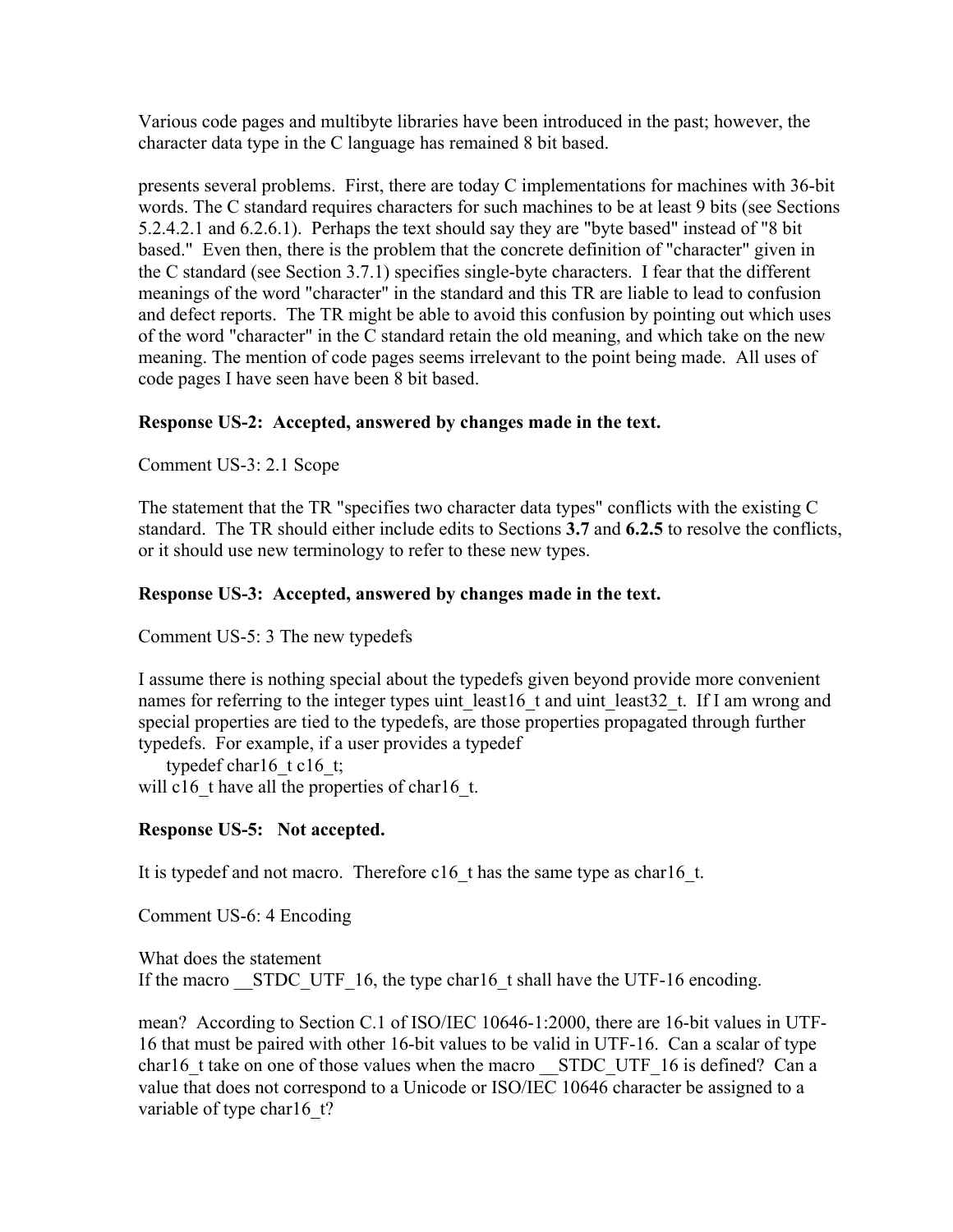#### **Response US-6: Not accepted.**

These types are synonyms to existing basic data types and they have the same restrictions as these types. The programmers are obliged to call library functions with only valid encodings. The wording of TR remains as it is.

Comment US-7: 4 Encoding

The statement In the absence of the mentioned macros, an implementation may define other macro's (sic) to indicate a different encoding; ...

implies but does not state that in the presence of those macros an implementation shall not define **other macros** to indicate a different encoding. Isn't such a statement void? As long as the macro chosen is a name reserved to the implementation, no strictly conforming program could tell such a macro had been provided.

#### **Response US-7: Accepted.**

Agreed with the intent of the comment and TR text has been changed accordingly.

Comment US-8: 6 Library functions

Use of the functions specified in the TR could be facilitated by providing a feature test macro for the presence of those functions.

## **Response US-8: Not accepted.**

There is no need for feature test macro because all new features are supplied in a new header.

Comment US-9: 6 Library functions

Does the use of char16 t and char32 t place any restriction on the integer values passed to and returned from the functions beyond the restrictions that would apply if uint least16 t and uint least32 t had been used instead?

## **Response US-9: Not accepted. See Response US-6.**

Comments US-10: 7 ANNEX A Unicode encoding forms: UTF-16, UTF-32

The definitions of UTF-16 and UTF-32 provided in \*The Unicode Standard,\* version 3.0 are incomplete in and of themselves. Additional information available online and on the CD provided with the book are needed. The definitions provided in ISO/IEC 10646, on the other hand, are complete in and of themselves. Since ISO/IEC 10646 are the normative references listed in the TR, Section 7 ANNEX A of the TR should reference the definitions given in ISO/IEC 10646.

## **Response US-10: Not accepted.**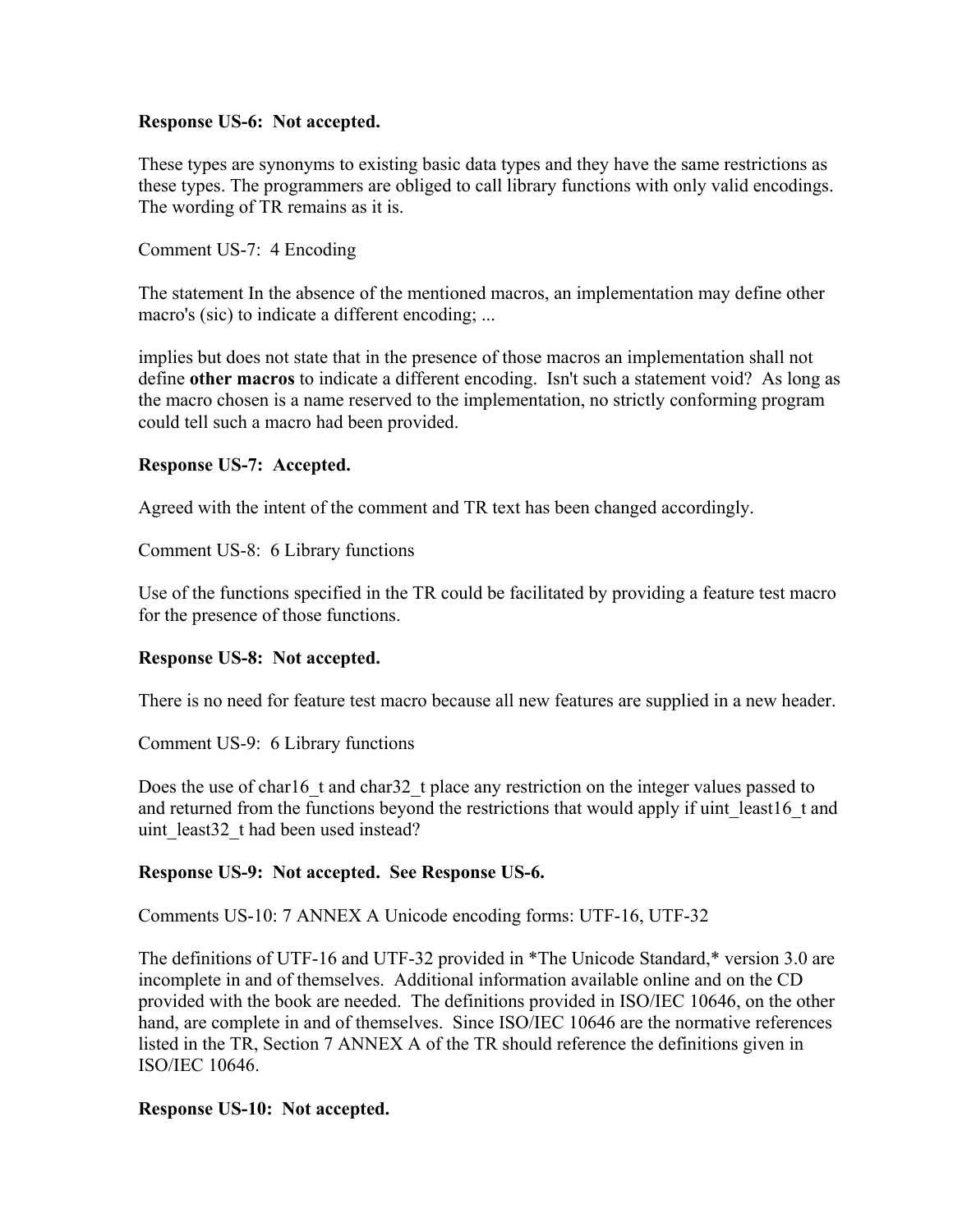The problem in The Unicode Standard Version 3.0 has been resolved in the Unicode Standard 4.0. The reference in ANNEX A is updated. The reference to ISO/IEC 10646 is also now revised.

Comment US-11 (1.): Do we need to say something about uint least16 t and uint least32 t not being defined by  $\leq$ uchar.h>? Would it be better to define char16 t and char32 t in terms of the base types that uint least\* t are defined in?

## **Response US-11 (1.): Accepted, answered by changes made in the text.**

Comment US-12 (\_\_x\_\_ ): general

In 1, the statement that "the character data type in the C language has remained 8 bit based" is misleading at best. It would be more correct to say that the character data type \*in most C implementations\* has remained 8 bit based. Likewise, the statement that "wchar\_t does not offer platform portability for C applications" is also misleading; it may not offer the same kind of platform portability that Unicode does, but it does offer platform portability of a different kind-that is its sole reason for existing.

# **Response US-12: Accepted, answered by changes made in the text.**

Comment US-Editorial-01 : editorial

When types are mentioned in the running text, they generally appear in italics as opposed to appearing in courier bold as in the C standard. Since this TR is in some sense an addendum to the C standard, it may be better to use the same style.

## **Response US-Editorial-01: Accepted.**

Comment US- Editorial-01: In the table of contents, the function names should be bold.

## **Response US-Editorial-01: Accepted.**

Comment US- Editorial-02:

In 1, the initial sentence of the final paragraph would read better as: It is generally desirable that C applications process entire strings at once rather than processing individual characters in isolation.

## **Response US-Editorial-02: Accepted.**

Comment US- Editorial-03:

In 2.2, the correct title of ISO/IEC 9899:1999 is "Programming languages \* C".

# **Response US- Editorial-03: Accepted.**

Comment US- Editorial-04: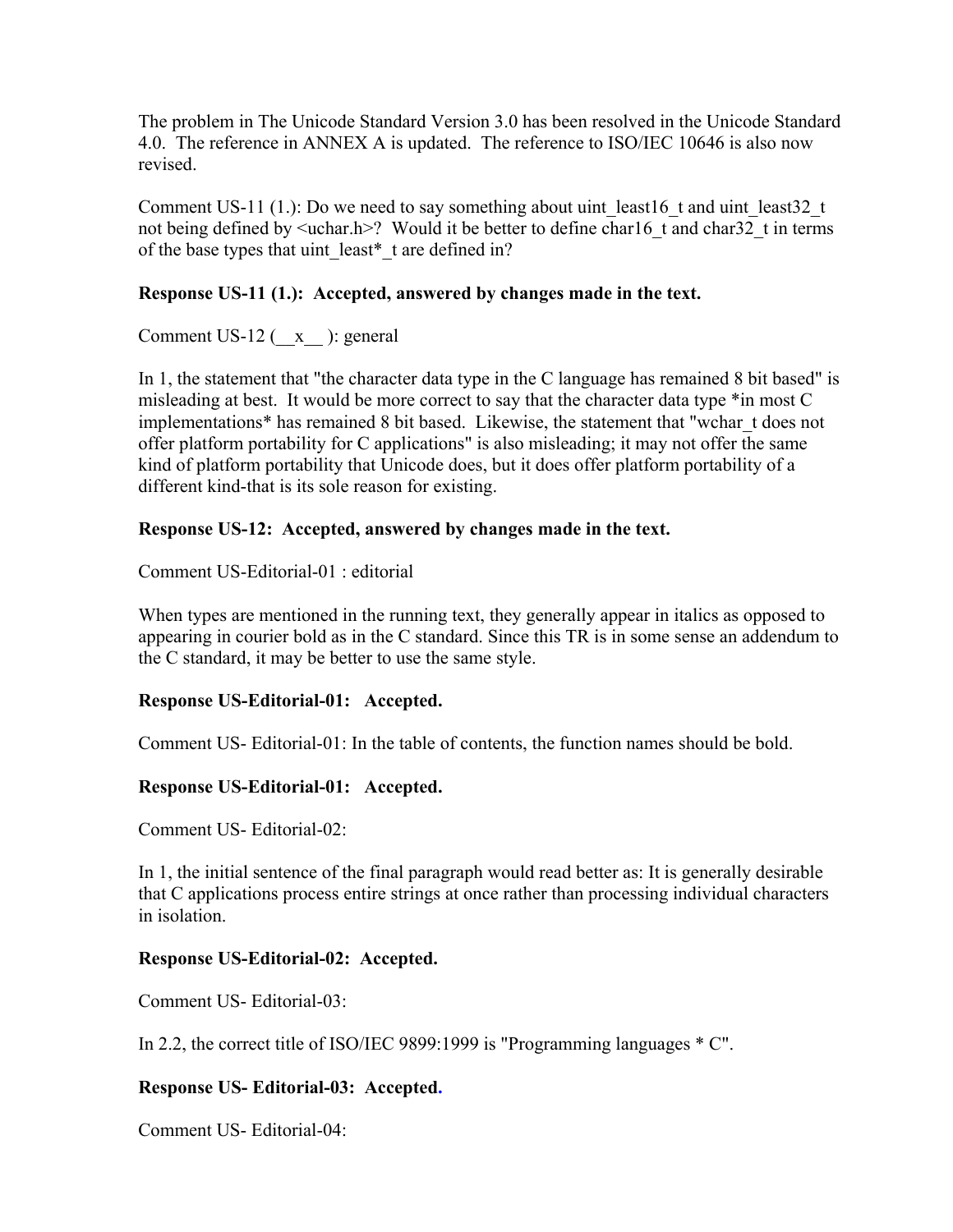In 3, the header "uchar.h" should be referred to as " $\le$ uchar.h $>$ " for consistency with the C standard. Also, the final reference is in the wrong font.

#### **Response US- Editorial-04: Accepted.**

Comment US- Editorial-05:

In 4, it is not clear whether the user is to define the macros to influence the implementation or whether the implementation is to define the macros to document its behavior.

#### **Response US- Editorial-05: Accepted, answered by changes made in the text.**

Comment US- Editorial-06:

Also, there should be restrictions on the names of any other macros the implementation may define to prevent encroaching on the user's namespace. The typography makes it difficult to see that the underscores at the beginning and end of the macro names are doubled; a thin space should be added between them.

#### **Response US- Editorial-06: Accepted.**

Comment US- Editorial-07:

In the first paragraph, the form "yyyymmL" and the example "199712L" should be set in courier bold, as should the name of the "mbstowcs" function. Also, "Analogue" should be "Analogous".

## **Response US- Editorial-07: Accepted.**

Comment US- Editorial-08:

In the second paragraph, "\_\_STDC\_UTF\_16\_\_" is missing its trailing underscores and the type "char16 t" appears in the wrong font, as does "char32 t" in the third paragraph.

## **Response US- Editorial-08: Accepted.**

Comment US- Editorial-09:

In the fourth paragraph, "Analogically" should be "Analogously" (or, better still, "Similarly").

## **Response US- Editorial-09: Accepted**

Comment US- Editorial-10:

In the fifth paragraph, "macro's" should be "macros".

## **Response US- Editorial-10: Accepted**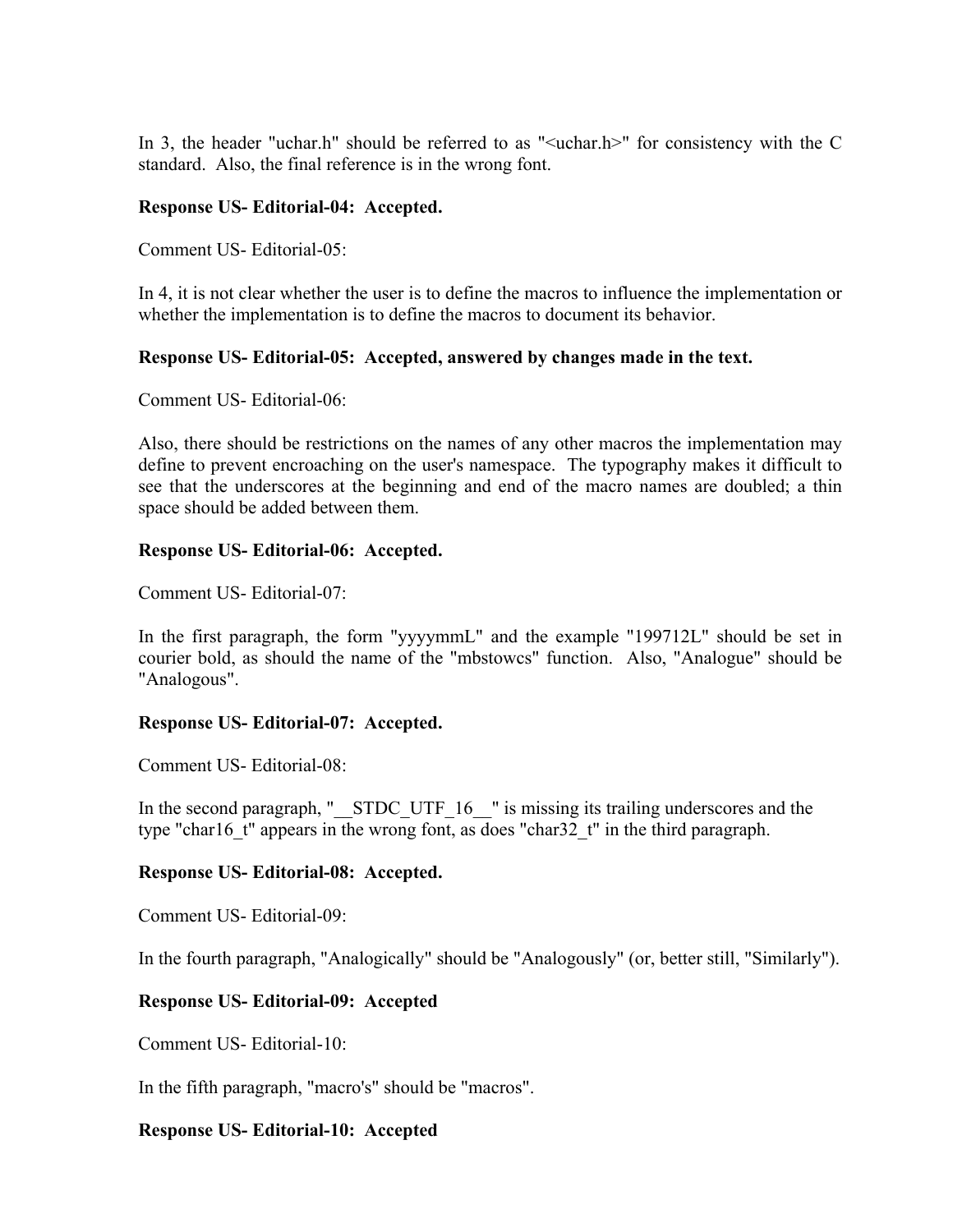Comment US- Editorial-11:

In 5.1, "analogue" should be "analogous". Also, the type "char16\_t" appears in the wrong font (twice), the initial "U" and "u" in the string literal formats are in the wrong font, as are the closing quote marks (the leading quote marks may also be in the wrong font, it's hard to tell for sure). The same problem appears in 5.2 along with the initial "L" for wide string literals. And all of the examples are in the wrong font.

## **Response US- Editorial-11: Accepted.**

Comment US- Editorial-12:

I am unable to make sense of the statement in 5.2:

... when adjacent string literals of the same format are concatenated the result is widened to the representation of the other string literal also if one of the adjacent literals is a "narrow" string.

Surely when string literals of the same format are concatenated, there is no need to widen the result, only when a "narrow" string is involved.

## **Response US- Editorial-12: Accepted, answered by changes made in the text.**

Comment US- Editorial-13:

In 6, "the C applications" should be "C applications" and "the future enhancements" should be "future enhancements". Also, normal publishing style is to use words for small numbers like four and three rather than numerals.

## **Response US- Editorial-13: Accepted.**

Comment US- Editorial-13:

In the various subclauses of 6, the parameter "s" frequently appears in the running text (and footnotes) in the wrong font. No semantics are given for the "ps" parameters. The "state" is sometimes referred to as just "state", sometimes as "shift state", and sometimes as "conversion state"; the terminology should be consistent. Also, in the "Returns" sections, it would be clearer to say "the resulting conversion state" rather than just "the conversion state". In the "Returns" sections of 6.1 and 6.3, "(size t)(-2)" and "(size t)(-1)" appear in the wrong font. In the "Returns" section of 6.1 in the text for "(size\_t)(-1)", the parameter "n" appears in the wrong font.

## **Response US- Editorial-13: Accepted.**

Comment US- Editorial-14:

On page 4, the first usage of STDC UTF 16 is missing the trailing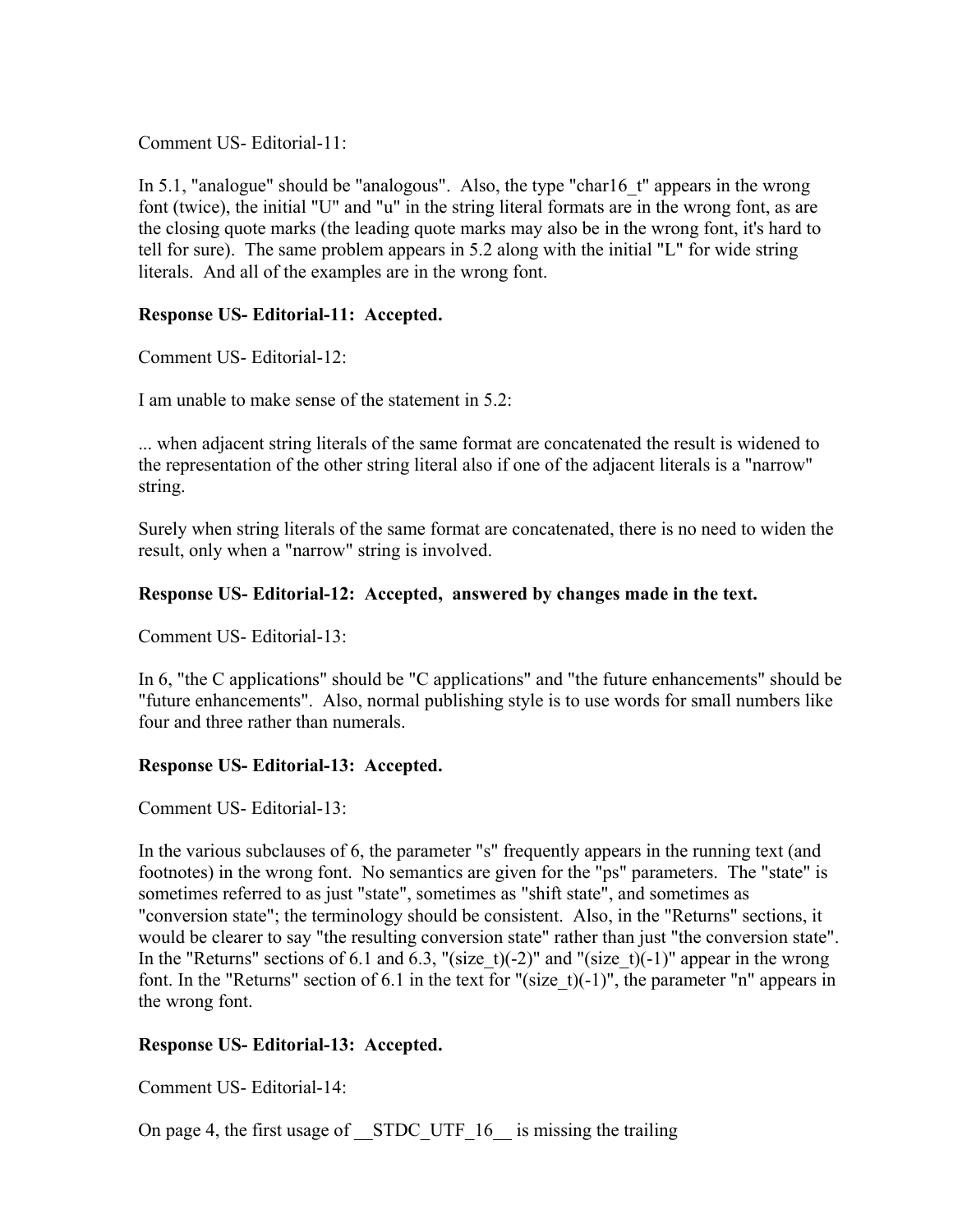#### **Response US- Editorial-14: Accepted.**

Comment US-0-1:

I did not understand until I read and reread the proposed draft TR several times that the types char16 t and char32 t are used solely to represent the encodings UTF-16 and UTF-32. My initial reading was that they represented Unicode characters or the characters in ISO/IEC 10646. With that understanding came the realization that the conversion functions provided are not conversions between wide characters and encodings of those wide characters, as are the similarly named functions in the C standard. Rather, they are conversions between encodings of characters.

## **Response US-0-1: Accepted, answered by the changes made in the text.**

Comment US-0-2:

The nature of the extensions presented in the TR should be clearly stated in the introduction.

#### **Response US-0-1: Accepted, answered by the changes made in the text.**

Comment US-4-1:

4. 2.2 References Since all of the references given are dated, the reference to undated reference should be elided.

## **Response US-4-1: Accepted, answered by the changes made in the text.**

Comment US-Not-Titled:

The first paragraph of the TR's section 1, Introduction, makes some misstatements about the previous state of the "character concept" and platform portability in the C language. It should instead make the following argument:

(1) The C standard does not \*require\* the "char" type to have an 8-bit width; however, because this type is identified with the minimum addressable storage unit, most implementations have chosen to use 8 bits for "char", making it unsuitable for encoding large character sets.

(2) The type intended by the C standard for encoding large character sets is "wchar\_t", but this is not \*required\* to have a width more than 8 bits, nor to use Unicode encoding.

(3) wchar\_t does provide platform portability where details of character encoding are not essential to the function of the program.